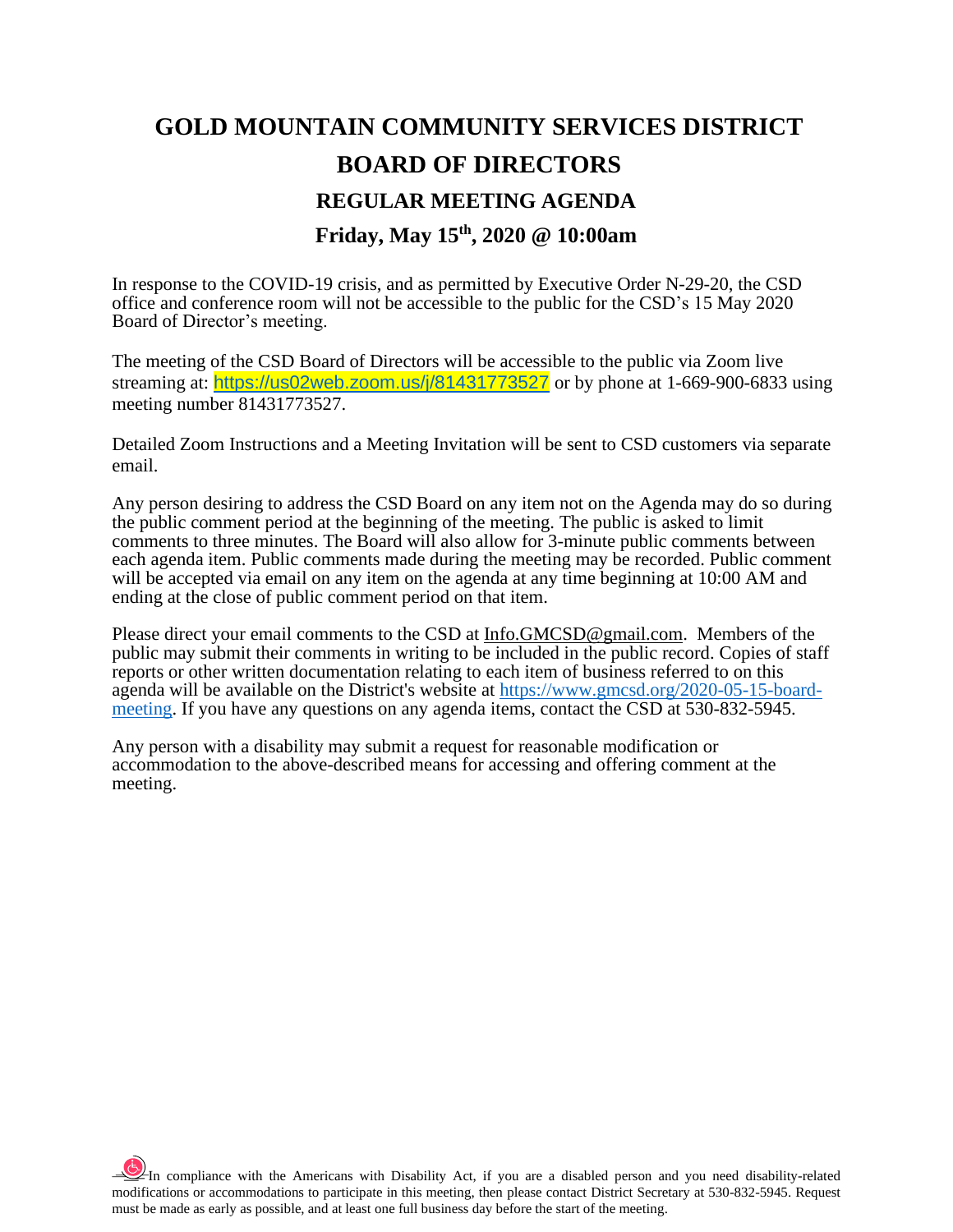## **GOLD MOUNTAIN COMMUNITY SERVICES DISTRICT BOARD OF DIRECTORS**

### **MEETING AGENDA**

#### **Friday, May 15th, 2020 @ 10:00am**

**A CALL MEETING TO ORDER:** Determination of a Quorum and Acceptance of Agenda. Roll Call Vote

#### **B CONSENT CALENDER:**

Minutes: Approval of April 10<sup>th</sup>, 2020 Regular Meeting Minutes **Warrant Registers:** Approval of April 2020 Warrant Registers

**C PUBLIC COMMENT:** Under Government Code Section 54954.3, members of the audience may address the Board on any agenda item before or during the Board's consideration of the item. The District allows a maximum of three (3) minutes for each speaker.

#### **D OLD BUSINESS:**

- 1. **RISK ASSESMENT PROJECT:** Board Members to discuss the risk assessment project in Gold Mountain. Discussion & Possible Action
- 2. **CAPITAL PROJECT UPDATE:** General Manager to present a capital project update for both Well 36, 37 and Booster Station 1. Discussion & Action

#### **E NEW BUSINESS:**

- 1. **BUDGET REPORT & FINANCIALS FOR APRIL 2020:** Review and Acceptance of Reports as presented by the Administrative Manager Roll Call Vote
- 2. **PRESENTATION OF THE 2020/21 BUDGET**: Administrative Manager will present the first draft of the 2020/21 budget. Discussion & Action
- 3. **RESERVE DESIGNATIONS:** General Manager to discuss reserve designations for Capital Project Expenditures. Discussion & Action
- 4. **SCHEDULING OF BOARD MEETING DATES FOR FY 2020/2021:** Set board meeting dates and times for the 2020/21 fiscal year. Discussion & Action
- 5. **DELIQUENCIES REVIEW:** Administrative Manager to review CSD delinquencies. Discussion
- 6. **HOA BOARD ELECTION:** Administrative Manager will present the secret ballot to vote on candidates for the HOA Board of Director Positions. Discussion & Action
- 7. **CSD EMAIL ADDRESSES**: General Manager will present CSD email hosts.

Discussion & Action

8. **PERFORMANCE REVIEW**: CSD performance review of the Eastern Plumas Rural Fire Dept for the 2019/20 fiscal year. Discussion

 $\frac{1}{2}$  In compliance with the Americans with Disability Act, if you are a disabled person and you need disability-related modifications or accommodations to participate in this meeting, then please contact District Secretary at 530-832-5945. Request must be made as early as possible, and at least one full business day before the start of the meeting.